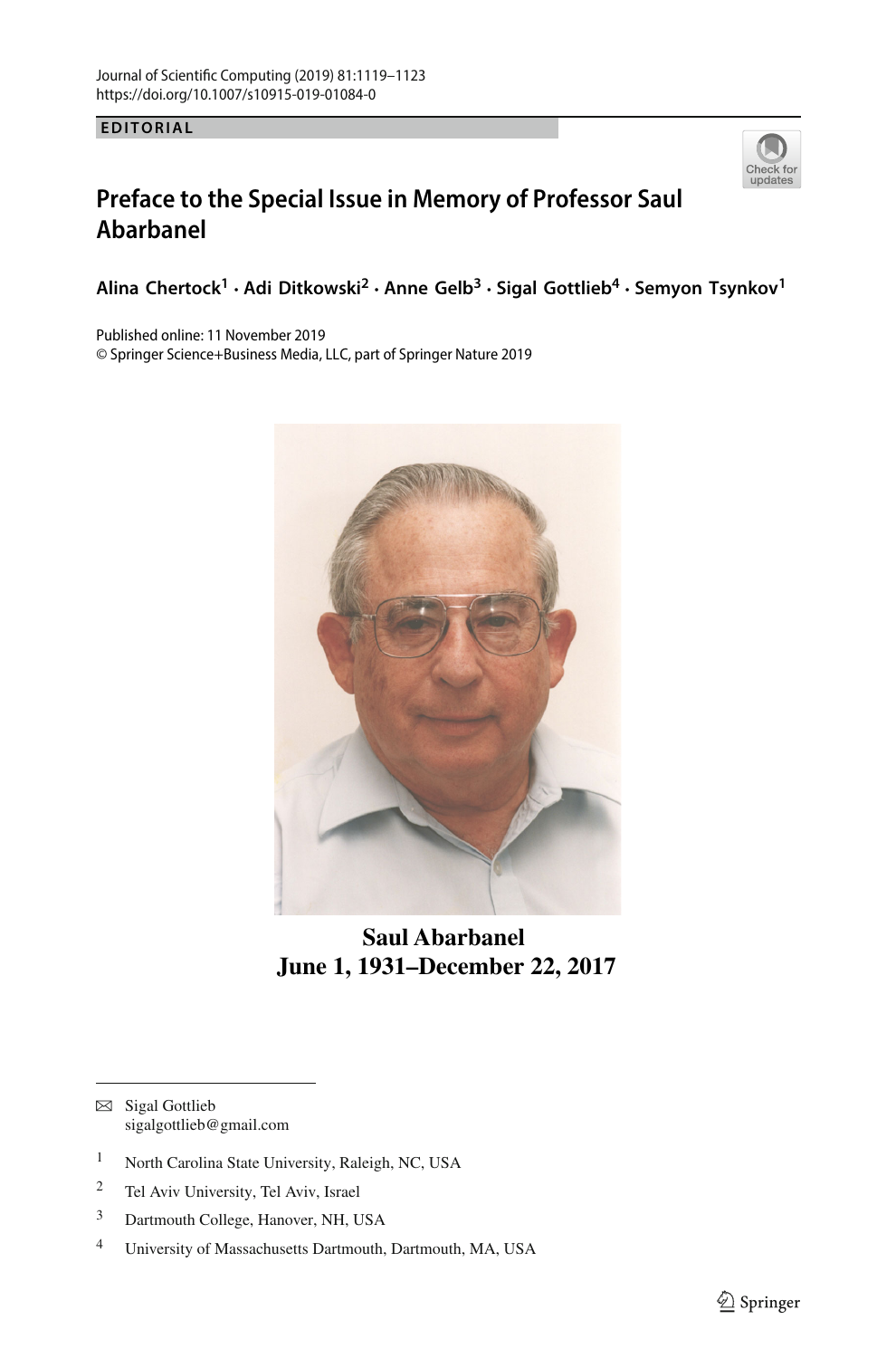This issue is dedicated to the memory of a prominent Israeli-American applied mathematician Professor Saul Abarbanel who passed away on December 22, 2017, at the age of 86. Throughout his distinguished career, Prof Abarbanel has consistently and passionately emphasized the key role of mathematics in the design of efficient numerical algorithms that can tackle challenging real-world problems. The triad of theory, computation, and applications has been at the cornerstone of all his research endeavors. The papers in this special issue demonstrate the close interaction between these three components and thus commemorate the lifelong contribution by Prof Abarbanel to the discipline of applied mathematics.

Saul Abarbanel was born in 1931 in Montclair, New Jersey, USA. His family moved to Israel when he was very young. According to Saul's own account (provided in an interview conducted by Philip Davis in 2003 [\[1](#page-3-0)]), mathematics was his favorite subject when he was a high school student in Tel Aviv. Upon completion of his Israeli military service in 1950, he returned to the United States to study aeronautical engineering at the Massachusetts Institute of Technology. Saul continued at MIT for his graduate studies as well, and in 1959 earned his Doctorate in theoretical aerodynamics with minors in physics and mathematics; his PhD supervisor was Leon Trilling. However, as early as after the first year of graduate school, Sauls interests started to shift toward applied mathematics, a passion that increased under the mentorship of Norman Levinson. Saul stayed at MIT for one more year after finishing his PhD and then returned to Israel for a one-year postdoctoral position at the Weizmann Institute of Science. It is during this time that he met his future wife Joan. Although she was from Boston, they had not met during Saul's time at MIT.

Saul became a faculty member at the MIT Department of Aeronautics and Astronautics in 1961, and then returned to Israel in 1964 to become the first Chair of the recently created Department of Applied Mathematics at Tel Aviv University. Tel Aviv University remained Saul's academic home ever since. He held a variety of influential administrative positions throughout his career, including that of Rector of the University (Provost) from 1977 until 1980. He later served as Director of the Raymond and Beverly Sackler Institute of Scientific Computations and the Mortimer and Raymond Sackler Institute of Advanced Studies, both at Tel Aviv University. He was also the IBM Distinguished Visiting Research Professor at Brown University.

In the early part of his career (at MIT and the first years at Tel Aviv University), Saul mainly focused on the modeling and mathematical analysis of problems in the field of heat transfer and fluid dynamics. He was among the pioneers who realized early on the immense potential of numerical computation in studying a broad variety of applied problems. Saul's own research contributions, as well as his leadership, helped integrate advanced numerical methods into science and engineering, which made Tel Aviv University a world class leading institution in applied and computational mathematics.

In the late 1960s, Saul and his students began constructing and analyzing new finite difference approximation methods for partial differential equations. Some of their notable work included the development of algorithms for reducing oscillations near discontinuities (shocks) in the discrete solutions of hyperbolic PDEs, as well as convergence acceleration techniques for the solutions to parabolic PDEs that approach steady state. Saul was among the first computational scientists to promote the use of high order numerical methods for computing solutions to PDEs. He developed compact high order accurate finite difference schemes to approximate initial boundary value problems for hyperbolic systems and obtained key results on their stability. In his 2003 interview conducted by Philip Davis [\[1\]](#page-3-0), Saul indicated that perhaps one of his most fundamental contributions was the 1981 paper (co-authored with David Gottlieb) on symmetrization of the linearized Navier-Stokes equations (simultaneous symmetrization of all coefficient matrices), because it paved the way in applying stability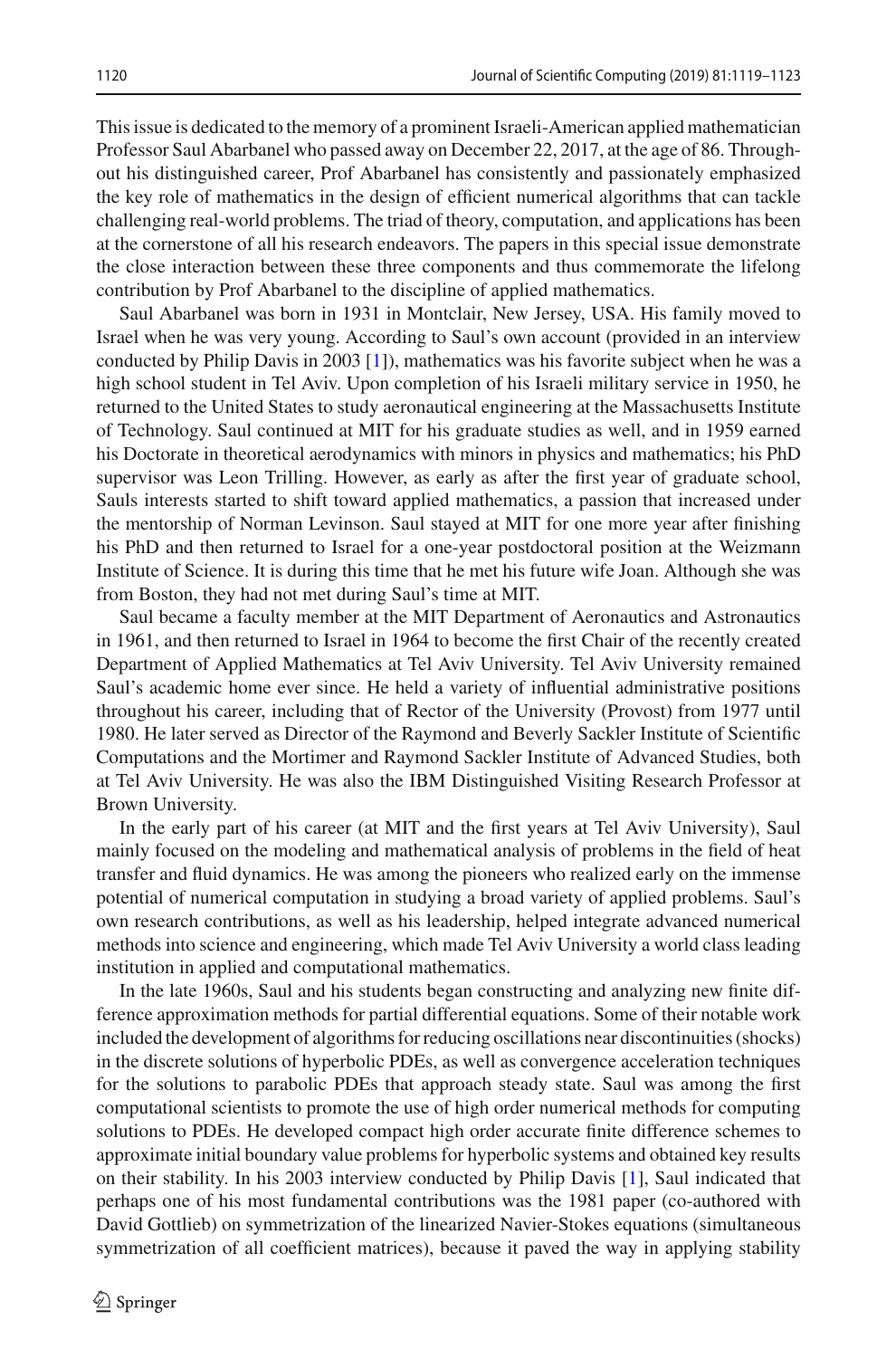theory that could not have otherwise been applied. This paper also inspired the subsequent momentous work by Ami Harten on computing the weak solutions for nonlinear hyperbolic equations. Saul made another important contribution in the development and analysis of artificial boundary conditions and perfectly matched layers for the numerical solutions of exterior problems, in particular, those for Maxwells equations. He conducted the first ever systematic study of well-posedness for various PMLs (again in collaboration with David Gottlieb) that provided a theoretical foundation for a large number of subsequent research investigations in computational electromagnetism. Saul's final paper [\[2](#page-3-1)] was published when he was 84 years of age, and he remained active until his very last days.

Saul's influence extended far beyond Tel Aviv University, and he was internationally recognized for his leadership. He served both as Chairman of the Coordinating Committee of University Heads as well as Chairman of the National Research and Development Council in Israel. He also served as the Israeli Observer (on behalf of the National Academy of Sciences) at the European Science Research Councils (ESRC) of the European Science Foundation and as Chair of the Applied Mathematics Committee in the European Mathematical Society. He twice held the post of Chair of the Council of Institutions of the Universities Space Research Association (USRA) in the United States. For many years he was affiliated as consultant with the Institute for Computer Applications in Science and Engineering (ICASE), NASA Langley Research Center in Hampton, VA, USA.

ICASE was one of the preeminent places for scientific computation from the 1970s through the 1990s. Its distinct culture fostered interactions and collaboration between NASA scientists and ICASE staff and visitors. The Institute played a special role in Saul's life as he was one of its longest serving members. In the 2018 paper [\[3\]](#page-3-2) given at the Future CFD Technologies Workshop, Manny Salas, ICASE Director between 1996 and 2002, wrote that "A great deal of the ICASE research was conducted by visiting scientists on one of the many oversize blackboards in the ICASE conference room. Here visiting scientists, Saul Abarbanel was a prominent practitioner of this art, would discuss their research topic with whoever was at ICASE at the time or whoever just happened to walk by the conference room." And the epigraph to the same 2018 paper is a 1997 quote from Saul: "For the past 25 years ICASE has been one of the very few places where one could engage in "strategic" research—the type of scientific inquiry which has all the attributes of basic research but which has an application horizon in the not-very-far future. As a result, ICASE has left its mark in many areas of aerospace applications."

Saul educated generations of students at Tel Aviv University. He taught classes alongside with maintaining a research program at the highest level, having important administrative responsibilities, and serving in the various leadership positions. He liked interacting with students in the classroom and kept teaching PDEs and Fluid Mechanics long after he retired from regular faculty and became Professor Emeritus. Saul has also provided training and mentorship to a large number of younger researchers—doctoral students and postdocs. Many of his former trainees went on to become leading international figures in their respective research disciplines.

In addition to running an extensive research program and revolving in high orbits of administration and leadership, Saul was well known for his wonderful sense of humor. He displayed funny mathematics cartoons on the door of his office in the Schreiber Building of Tel Aviv University. Knocking on his door was always followed by pleasant and enlightening conversation. He was calm and even-tempered. He liked to say that when he quits doing mathematics (which never happened, of course) he would become a cab driver, because the crazy traffic in Tel Aviv wouldnt really get under his skin. To this day, Saul's colleagues and friends like to retell the legendary Abarbanel jokes. Jeff Danowitz, a former PhD student of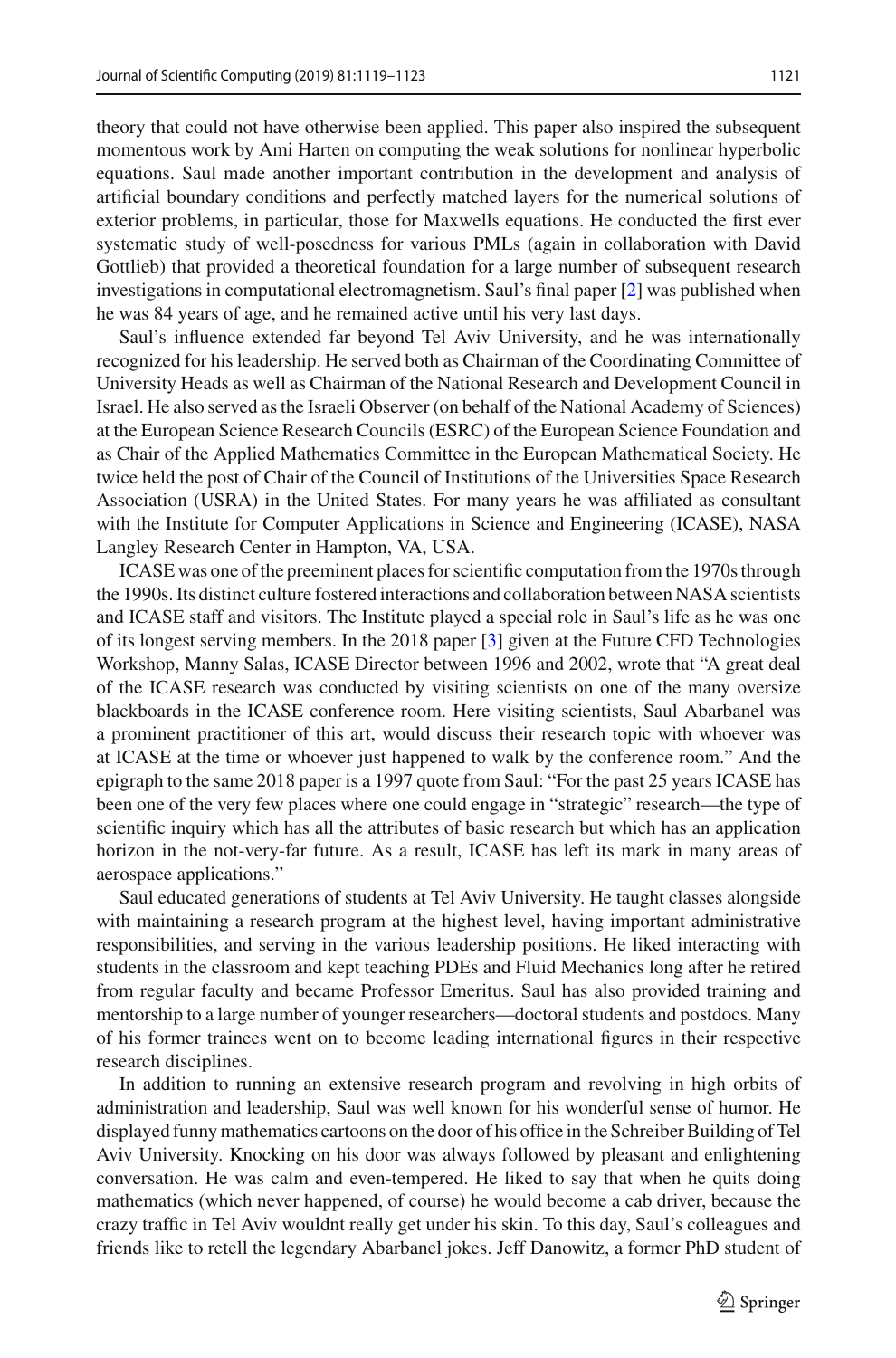Saul's, recalls an episode when a dog came into the classroom where Saul was teaching a class in PDEs. It ran around knocking everything down and eventually sat down in a chair! Saul began the lecture as if nothing was going on although everyone was laughing at the dog sitting in a chair. Someone asked him "Don't you see theres a dog in the room? That's why we're laughing." Saul replied in a serious tone, "OK. He's sitting down. Apparently, he wants to learn partial differential equations. How about you?"

Undoubtedly, the capacity to communicate clearly is a positive indication of the clarity of one's thought. Saul possessed these qualities to the highest degree possible. Not only his professional peers, but the people with whom he interacted socially have always been impressed by how transparent even the most complex things become under Saul's explanation. He had many friends throughout the world, and well beyond his professional circle. He liked to joke that one does not need to exercise influence if there are the right connections. The extent of his own connections was unparalleled, which he was always willing to use to help the people around him.

Two research meetings in memoriam of Prof Saul Abarbanel were organized in 2018 by his former colleagues and students: the workshop *Advances in PDEs: Theory, Computation, and Applications to CFD* was held at the NSF-funded Institute for Computational and Experimental Research in Mathematics (ICERM) in August 2018 [\[4\]](#page-4-0), and the international conference Advances in Applied Mathematics at Tel Aviv University in December 2018. The summary of Saul's scientific accomplishments for this Foreword was partially derived from the lecture given by Bertil Gustafsson at the workshop hosted by ICERM in Providence, Rhode Island, USA [\[5](#page-4-1)]. This workshop was attended by over 120 people, most of the talks are available online and some of the papers in this issue were presented by speakers at this workshop. Other papers in the current special issue were presented at the meeting in Tel Aviv, which was sponsored by the European Office of Aerospace Research and Development (United States Air Force Office of Scientific Research), $\frac{1}{1}$  United States Army Research Office,<sup>[2](#page-3-4)</sup> Tel Aviv University, North Carolina State University, Israeli Mathematical Union, and Mathematical Institute at Tel Aviv. The meeting featured twenty five invited speakers from different countries. It has also included the first award ceremony for the newly established Abarbanel Prize in Applied Mathematics and a memorial session where presenters shared their memories about Saul as a scientist, colleague, teacher, mentor, leader, administrator, and a delightful human being. Both conferences reflected the overall appreciation and high esteem for which Saul Abarbanel was held by the international applied mathematics research community.

## **References**

- <span id="page-3-0"></span>1. Davis, P.: *An interview with Saul Abarbanel*, on July 29. SIAM oral histories project. (2003) [http://history.](http://history.siam.org/pdfs2/Abarbanel-complete.pdf) [siam.org/pdfs2/Abarbanel-complete.pdf](http://history.siam.org/pdfs2/Abarbanel-complete.pdf)
- <span id="page-3-1"></span>2. Abarbanel, S., Ditkowski, A.: Wave propagation in advected acoustics within a non-uniform medium under the effect of gravity. Appl. Numer. Math. **93**, 61–68 (2015)
- <span id="page-3-2"></span>3. Salas, M.: paper given in *Future CFD Technologies Workshop*. [https://scientific-sims.com/cfdlab/](https://scientific-sims.com/cfdlab/WORKSHOP/workshop.html) [WORKSHOP/workshop.html](https://scientific-sims.com/cfdlab/WORKSHOP/workshop.html)

<span id="page-3-3"></span><sup>1</sup> The authors gratefully acknowledge the support of the United States Air Force Office of Scientific Research European Office of Aerospace Research and Development Grant Number FA9550-19-1-7001

<span id="page-3-4"></span><sup>2</sup> The authors gratefully acknowledge the support of the United States Army Research Office Grant Number W911NF-18-1-0294